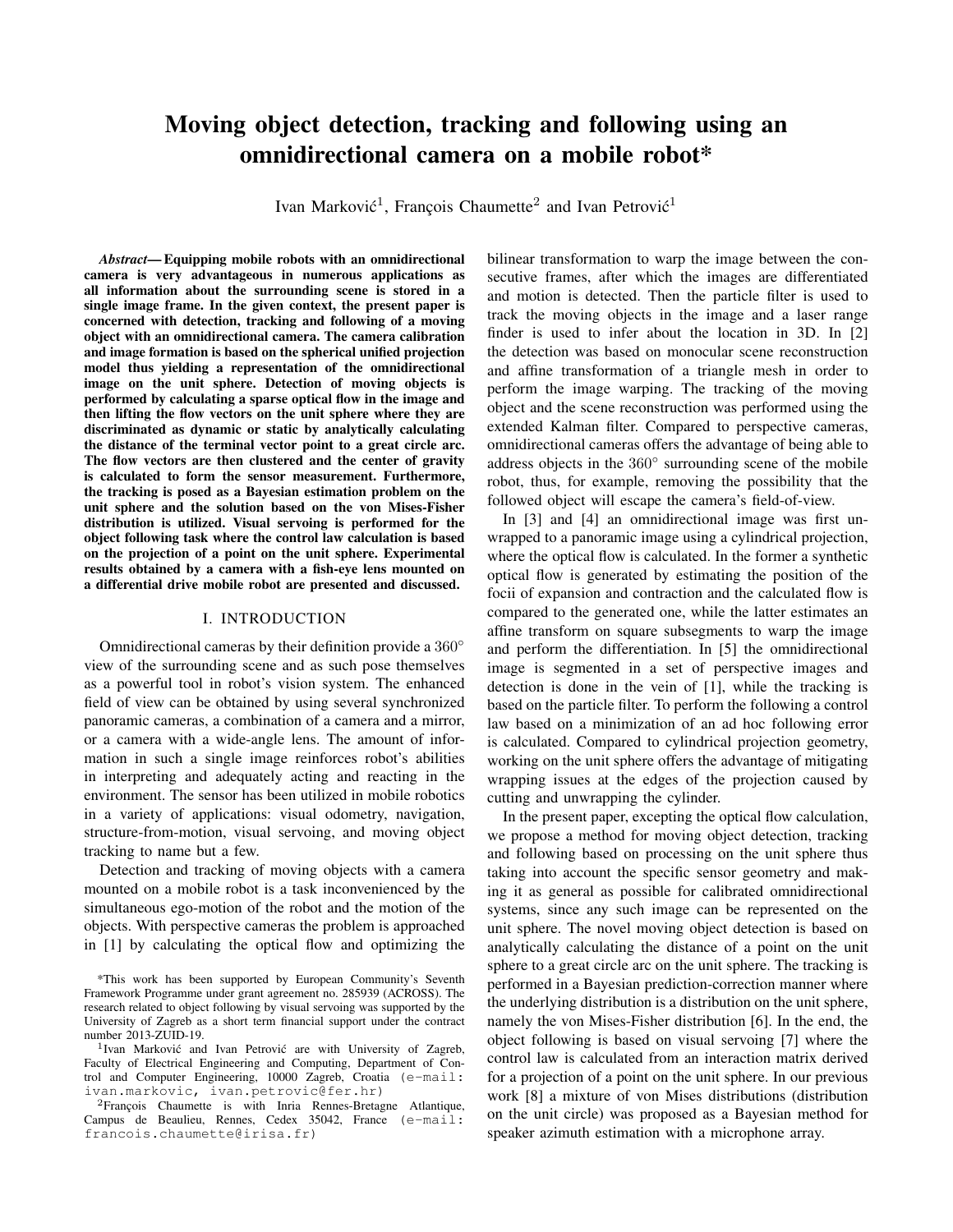## II. CAMERA CALIBRATION

The unified projection model describes the image formation in catadioptric systems with a unique effective viewpoint, which includes combinations of the mirror—parabolic, hyperbolic, elliptic, planar—and the lens—orthographic or perspective. Theoretical derivation of complete single-lens single-mirror catadioptric sensors characterized by a unique effective viewpoint was introduced in [9], while the unified projection model was introduced and studied in [10], [11]. In the present paper we have chosen to use the calibration method based on planar grids proposed in [12]. Although the model and the calibration methods were developed for systems with a unique effective viewpoint, in practice they have been shown to be valid for dioptric systems with a fish-eye lens [13].

Consider a point in space P and a frame  $\mathcal{F}_o$  :  $(x_o, y_o, z_o)$ as shown in Fig. 2. First, P is projected to the surface of the sphere. Then, the normalized point  $P_n$  is perspectively projected from the coordinate system  $\mathcal{F}_m$ :  $(x_m, y_m, z_m)$  to the point  $\mathbf{m} = (x, y, 1)$  on the normalized plane. The point in the image p is obtained by calculating  $p = Km$ , where K is a  $3\times3$  matrix containing the camera intrinsic parameters. The matrix **K** and  $\xi$  are obtained by the calibration procedure. In the present paper we used a standard perspective camera with a fish-eye lens, and the best calibration results were obtained by utilizing just the K and  $\xi$ , i.e. without distortion modeling. In the sequel we assume that our omnidirectional camera is calibrated, which consequently enables us to apply the inverse projection (lifting) of the point in the image to a point on the unit sphere [12]

$$
\mathbf{m} = \mathbf{K}^{-1} \mathbf{p}, \quad \mathbf{P}_n = \begin{bmatrix} \frac{\xi + \sqrt{1 + (1 - \xi^2)(x^2 + y^2)}}{x^2 + y^2 + 1} x \\ \frac{\xi + \sqrt{1 + (1 - \xi^2)(x^2 + y^2)}}{x^2 + y^2 + 1} y \\ \frac{\xi + \sqrt{1 + (1 - \xi^2)(x^2 + y^2)}}{x^2 + y^2 + 1} - \xi \end{bmatrix} . \quad (1)
$$

## III. MOVING OBJECT DETECTION

The main goal of our vision system is to detect moving objects in the omnidirectional image while the robot itself moves. However, this proves to be a daunting task since we have motion in the image induced both by the moving objects and the ego-motion of the robot. We have approached this problem in one of our previous works [14] by estimating the sparse optical flow in the image and by using the robot's odometry to discriminate between the flow vectors induced by the ego-motion (static features) from those induced by the moving objects (dynamic features). The detection part in the present paper continues in the similar vein, but with several important distinctions—after the optical flow is calculated in the image, the higher-level processing is done on the sphere and vector discrimination is performed analytically as opposed to by iteratively projecting points from different heights. systems with a unique elective viewpoint, in practice they been shown to be what for dioptic systems with a<br>
fixite been shown to be what for dioptic systems with a<br>
fixite been shown to be what for dioptic systems with a

More concretely, we calculate the optical flow directly in the camera image coordinates using the sparse iterative version of the Lucas-Kanade algorithm in pyramids [15]



Fig. 2. Illustration of the unified image formation

the initial point (feature position in the previous frame) and the terminal point (feature position in the current frame) of the optical flow vector are lifted to the unit sphere for further processing. An extension and improvement would be to calculate the optical flow and the low-level image processing on the unit sphere/Riemannian manifolds [17] since it has been shown that operators based on the spherical image yield better results than operators derived for perspective images [18], [19], [17].

With the optical flow calculated, we need to devise a procedure for finding the optical flow vectors caused by the moving objects. Consider Fig. 1 where we have depicted a sphere with  $\mathcal{F}_p$  :  $(x_p, y_p, z_p)$  coordinate system in the origin—representing the image in the previous frame, henceforth referred to as the previous sphere—and a second sphere with  $\mathcal{F}_c$  :  $(x_c, y_c, z_c)$  coordinate system in the origin representing the image in the current frame, henceforth referred to as the current sphere. We assume that the displacement between the previous and the current sphere, i.e.  $\mathcal{F}_p$  and  $\mathcal{F}_c$ , is known (in practice calculated from odometry measurements) and described by <sup> $c$ </sup>**R**<sub>p</sub> and  $c$ <sup>*t*</sup><sub>p</sub> accounting for the rotation and the translation, respectively. Furthermore, the point  ${}^p{\bf P}$  in  $\mathcal{F}_p$  represents a lifted point detected in the previous image whose matched point in the current image, the lifted point  ${}^c\mathbf{P}_m$  in  $\mathcal{F}_c$ , has been determined by the optical flow algorithm. To determine whether this optical flow vector was induced by the moving object or the egomotion, we will first hypothesize that the flow was due to ego-motion, and then if the condition is not met we will classify it as being caused by the moving object.

In order to achieve this task, we need to know where to expect a static feature from the previous sphere, like  ${}^pP$ , on the current sphere (of course without any information about the depth of the feature). By looking at Fig. 1 we can assert that the point  ${}^p{\bf P}$  is projection of a feature in the environment somewhere along the optical ray defined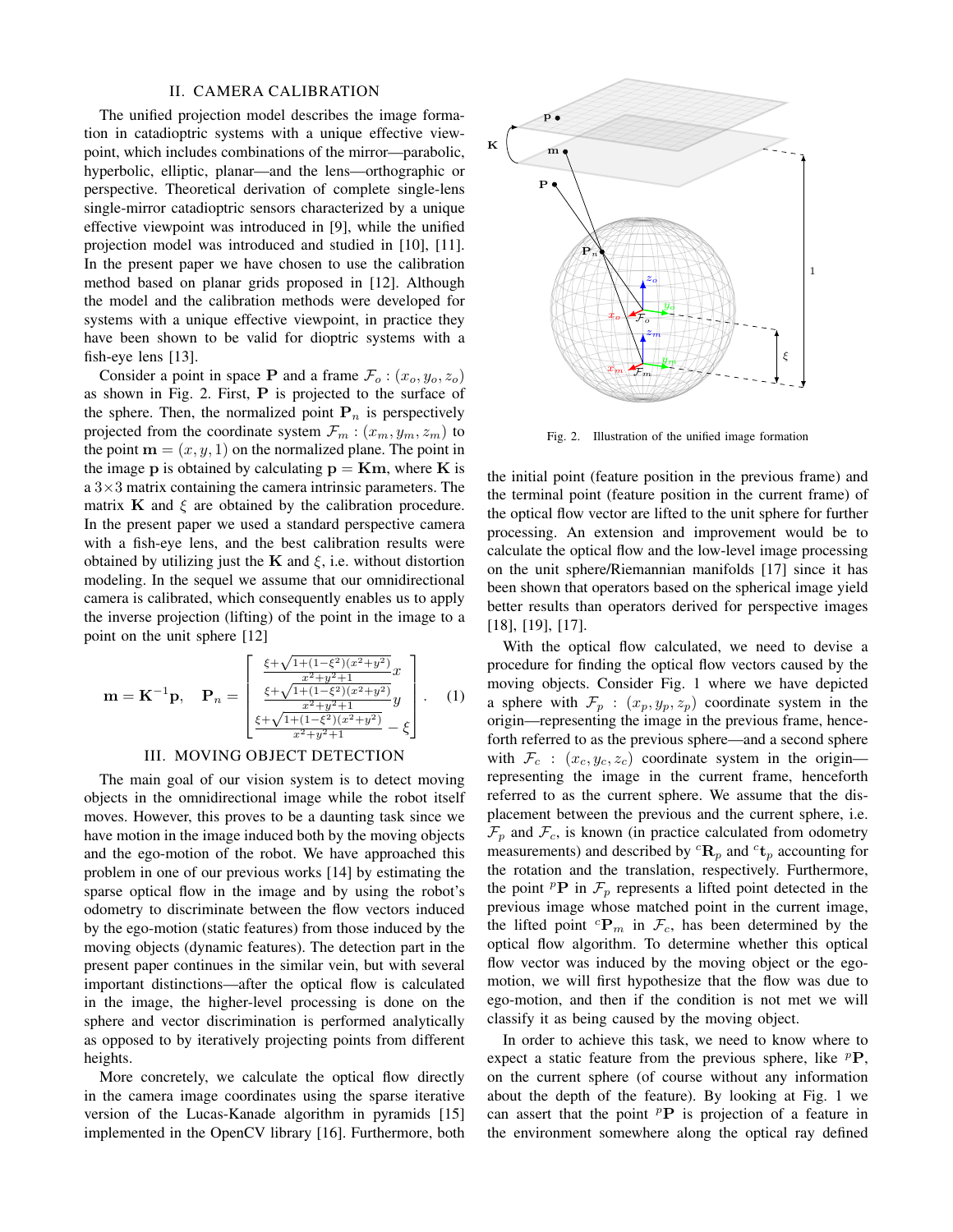

Fig. 1. Hypothetical location on the sphere in the current frame of the feature on the sphere in the previous frame

by the previous sphere's origin of  $\mathcal{F}_p$  and the point  ${}^p\mathbf{P}$ . Furthermore, projection of the point  $P$ P onto the current sphere is the point  ${}^{c}\mathbf{P}$ , and if we continued along the ray in  $\mathcal{F}_p$  we can see in Fig. 1 where the points would project to on the current sphere. The point on the ray in the infinity projects to  ${}^{c}\mathbf{P}_{\infty} = {}^{c}\mathbf{R}_{p}{}^{p}\mathbf{P}$ , i.e. as if the point  ${}^{p}\mathbf{P}$  did not move at all except for the rotation. Given the previous analysis we can conclude that a projection of a point like  ${}^pP$ , representing a static feature on the previous sphere, should theoretically lie somewhere along the arc  ${}^cA$  of the great circle  ${}^{c}C$ <sup>1</sup> defined by points  ${}^{c}\mathbf{P}$  and  ${}^{c}\mathbf{P}_{\infty}$ . To conclude, we will classify an optical flow vector as induced by egomotion if its matched point on the current sphere  ${}^{c}\mathbf{P}_{m}$  lies close to the aforementioned great circle arc  ${}^cA$ . Naturally, this approach cannot detect objects moving along the optical ray, but this is an unlikely event since it is not possible to ensure such a scenario for all points belonging to a rigid object.

In spherical geometry the closest distance between two points on the sphere is the so called great circle distance and for unit spheres it can be directly calculated as

$$
d({}^{c}\mathbf{P}, {}^{c}\mathbf{P}_{\infty}) = \arccos({}^{c}\mathbf{P} \cdot {}^{c}\mathbf{P}_{\infty}), \tag{2}
$$

where  $(\cdot)$  represents the scalar product. Equation (2) is simply the angle between the two unit vectors and incidentally the length of the arc  ${}^c\mathcal{A}$  in Fig. 1. In order to calculate the distance of  ${}^{c}\mathbf{P}_m$  to  ${}^{c}\mathcal{A}$ , we first need to determine a point  ${}^{c}\mathbf{Q}_{m}$  on the great circle  ${}^{c}\mathcal{C}$  which is closest to  ${}^{c}\mathbf{P}_{m}$  [20]. We solve this by projecting  ${}^c\mathbf{P}_m$  to the plane defined by  ${}^c\mathbf{P}$ and  ${}^{c}P_{\infty}$  and then normalizing it to obtain a unit vector

$$
\mathbf{P}' = {}^{c}\mathbf{P}_{m} - ({}^{c}\mathbf{P}_{m} \cdot \mathbf{n}) \mathbf{n}, \quad {}^{c}\mathbf{Q}_{m} = \frac{\mathbf{P}'}{|\mathbf{P}'|}, \quad (3)
$$

where  $\mathbf{n} = {}^c\mathbf{P} \times {}^c\mathbf{P}_{\infty}$  and (  $\times$  ) represents the vector product. At this stage we have two possible positions of the point  ${}^{c}\mathbf{Q}_{m}$ : it either lies on  ${}^{c}\mathcal{A}$ , or outside of it but on  ${}^{c}\mathcal{C}$ . The former case is true if the point  ${}^{c}\mathbf{P}_{m}$  lies in the lune<sup>2</sup> of  ${}^{c}\mathcal{A}$ which we verify by testing the following condition [20]

$$
\begin{aligned} \left( {}^{c}\mathbf{P} \times {}^{c}\mathbf{Q}_{m} \right) \cdot \left( {}^{c}\mathbf{Q}_{m} \times {}^{c}\mathbf{P}_{\infty} \right) > 0 \quad \text{and} \\ \left( {}^{c}\mathbf{P} \times {}^{c}\mathbf{Q}_{m} \right) \cdot \left( {}^{c}\mathbf{P} \times {}^{c}\mathbf{P}_{\infty} \right) > 0. \end{aligned} \tag{4}
$$

Thus if  ${}^{c}Q_{m}$  lies on  ${}^{c}A$  the distance of the point  ${}^{c}P_{m}$ to the arc  ${}^c\mathcal{A}$  is calculated as  $d({}^c\mathbf{P}_m, {}^c\mathbf{Q}_m)$ , otherwise as  $\min\{d({}^c\mathbf{P}_m, {}^c\mathbf{P}), d({}^c\mathbf{P}_m, {}^c\mathbf{P}_\infty)\}.$  If the robot does not move or just rotates then condition (4) is evaluated as false and  $d({}^c\mathbf{P}, {}^c\mathbf{P}_m)$  is calculated.

The detection performance depends on the measured displacement between two consecutive images. In the present paper we have utilized wheels' odometry for the task, but this can be further refined by fusion with other sensors, like the inertial measurement unit, or by combining the odometry with image-based methods like omnidirectional visual odometry and simultaneous localization and mapping (SLAM).

Once we have selected optical flow vectors that we consider to be caused by moving objects, we still need to make sense of that particular set. The vectors are partitioned in equivalence classes using disjoint set data structure and union find algorithm. We state that two vectors belong to the same group if they have similar modulo, elevation and azimuth (note that the vectors are compared after being lifted to the sphere). The formed groups of vectors are treated as representing moving objects in the scene and their center of gravity is calculated. The center of the group is then a vector on the unit sphere which we henceforth treat as our sensor measurement.

## IV. TRACKING ON THE UNIT SPHERE

At this stage we are working with vectors on the unit sphere which represent the direction of the detected moving objects. We propose at this point to advance by statistically

<sup>&</sup>lt;sup>1</sup>Intersection of the sphere and a plane which passes through the center point of the sphere

<sup>&</sup>lt;sup>2</sup>Area on a sphere bounded by two half great circles.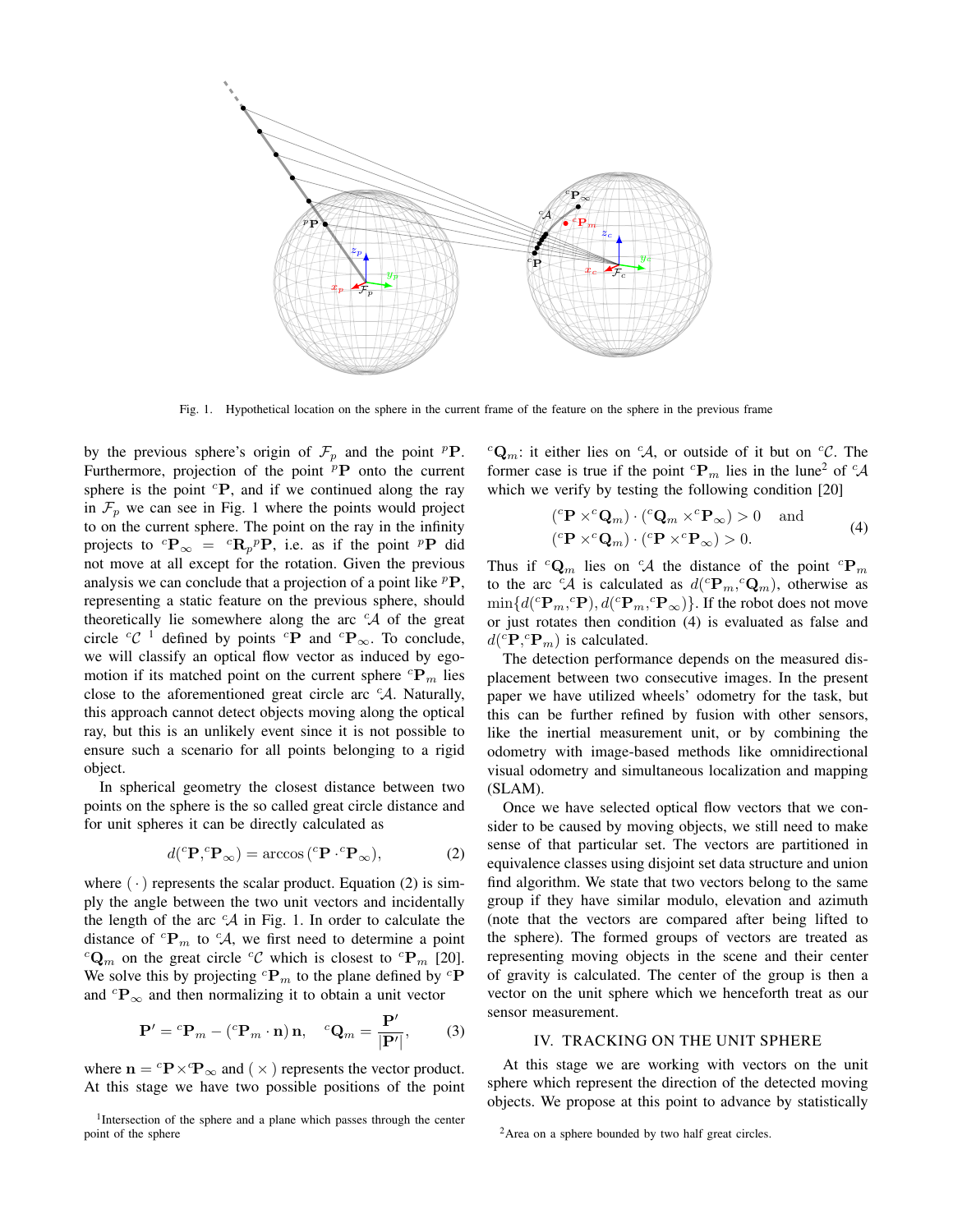modeling the measured direction, i.e. to pose a probabilistic model of the sensor measurement, by using a directional statistics distribution on the unit sphere, namely the von Mises-Fisher (VMF) distribution.

In general the VMF is a distribution on a  $(p - 1)$ dimensional sphere in  $\mathbb{R}^p$ . In our case  $p = 3$  and the distribution has the following form [21]

$$
p(\mathbf{x}; \kappa, \boldsymbol{\mu}) = \frac{\kappa}{4\pi \sinh \kappa} \exp\left(\kappa \boldsymbol{\mu}^{\mathrm{T}} \mathbf{x}\right),
$$
 (5)

where  $\mu$  is the mean direction and  $\kappa$  is the concentration parameter. Because (5) is symmetrical about  $\mu$ , the mean direction of x is  $\mu$ . For  $\kappa > 0$ , the distribution has a mode at the mean direction  $\mu$ , whereas when  $\kappa = 0$  the distribution is uniform. The larger the  $\kappa$  the greater the clustering around the mean direction. Since (5) depends on x solely through  $\mu^{\mathrm{T}}\mathbf{x}$ , the VMF is rotationally symmetric about  $\mu$ . Historically, the VMF first appeared in statistical mechanics in the context of weakly interacting dipoles subjected to an external electric field, whose directions tend to have a VMF distribution [21].

Furthermore, we pose the problem as an estimation on a sphere thus devising a Bayesian state estimator (tracker) based on the VMF distribution [6]. This consists of constructing the *a posteriori* probability density function (pdf) of the state based on all available information. A Bayesian estimation procedure of the a posteriori pdf consists of two steps: prediction and update [22], which in our case entails representing the state to be estimated  $x_k$  at time k as the VMF distribution and successively predicting and updating this distribution. The prediction step involves calculating the pdf via the total probability theorem

$$
p(\mathbf{x}_k|\mathbf{z}_{1:k-1}) = \int p(\mathbf{x}_k|\mathbf{x}_{k-1}) p(\mathbf{x}_{k-1}|\mathbf{z}_{1:k-1}) \, d\mathbf{x}_{k-1}, \tag{6}
$$

where  $p(\mathbf{x}_k|\mathbf{x}_{k-1})$  is the probabilistic model of the state evolution,  $p(\mathbf{x}_{k-1}|\mathbf{z}_{1:k-1})$  is the posterior at time  $k-1$ , and  $z_{1:k-1}$  are all measurements up to and including time  $k-1$ . In our case we choose to add process noise governed by a centered VMF in the prediction stage which amounts to convolving our posterior at time  $k-1$  with the VMF distribution representing the process noise. Given two VMF distributions,  $p(\mathbf{x}; \kappa_i, \boldsymbol{\mu})$  and  $p(\mathbf{x}; \kappa_j, \boldsymbol{\mu})$ , the result of the convolution does not produce another VMF distribution. However, the result of this operation can be well approximated by a VMF with unchanged mean direction and a suitably chosen value of the resulting  $\kappa$  [21]

$$
\kappa_{ij} = A^{-1}(A(\kappa_i)A(\kappa_j)), \quad A(\kappa) = \frac{1}{\tanh \kappa} - \frac{1}{\kappa}.
$$
 (7)

In the update step, the posterior at time  $k$  is calculated via the Bayes theorem

$$
p(\mathbf{x}_k|\mathbf{z}_{1:k}) = \frac{p(\mathbf{z}_k|\mathbf{x}_k)p(\mathbf{x}_k|\mathbf{z}_{1:k-1})}{p(\mathbf{z}_k|\mathbf{z}_{1:k-1})},
$$
(8)

where  $p(\mathbf{z}_k|\mathbf{x}_k)$  is the sensor model and  $p(\mathbf{z}_k|\mathbf{z}_{1:k-1})$  is the normalizer. In our case the sensor model  $p(\mathbf{z}_k|\mathbf{x}_k)$  will be represented by a VMF where the measurement  $z_k$  is the



Fig. 3. Azimuth and elevation of the moving object direction

center of gravity of the dynamic vector cluster, while the predicted state  $p(\mathbf{x}_k|\mathbf{z}_{1:k-1})$  will be the result of the previously discussed convolution. Given two VMF distributions,  $p(\mathbf{x}; \kappa_i, \boldsymbol{\mu}_i)$  and  $p(\mathbf{x}; \kappa_j, \boldsymbol{\mu}_j)$ , the result of the update step is a VMF with the following parameters [6]

$$
\kappa_{ij} = \sqrt{\kappa_i^2 + \kappa_j^2 + 2\kappa_i \kappa_j (\boldsymbol{\mu}_i \cdot \boldsymbol{\mu}_j)}, \quad \boldsymbol{\mu}_{ij} = \frac{\kappa_i \boldsymbol{\mu}_i + \kappa_j \boldsymbol{\mu}_j}{\kappa_{ij}}.
$$
\n(9)

These two steps, governed by (7) and (9), will cyclically produce the estimate of the direction of the moving object. Methods for practical calculation of some of the aforementioned equations involving the VMF distribution can be found in [23].

In this paper we focus on tracking a single object and if there are multiple moving objects detected, then only the closest measurement is considered in the update step. Fig. 3 depicts the measured and estimated direction azimuth and elevation of the moving object from an experiment in which an object circled around the mobile robot. From the figure we can see that the elevation measurements are more noisy than the azimuth measurements, and that the filter manages to smoothly track the moving object. This is important since we need smooth estimates for the control task.

#### V. OBJECT FOLLOWING BY VISUAL SERVOING

The idea of the following task is to keep the tracked moving object at the specific (user-defined) location in the omnidirectional image. In the present paper we have utilized a differential drive mobile robot where the linear and the angular velocity are controlled, hence our task at hand is to calculate the control law that will drive the error between the desired and the estimated direction to zero. To solve this problem we propose to utilize a visual servoing technique based on the projection of a point on the unit sphere.

We used a cylindrical coordinate system in the spherical image to represent the visual feature  $s = (s_x, s_y)$ , i.e. the image-plane projection of the estimated direction  $x_k$  on the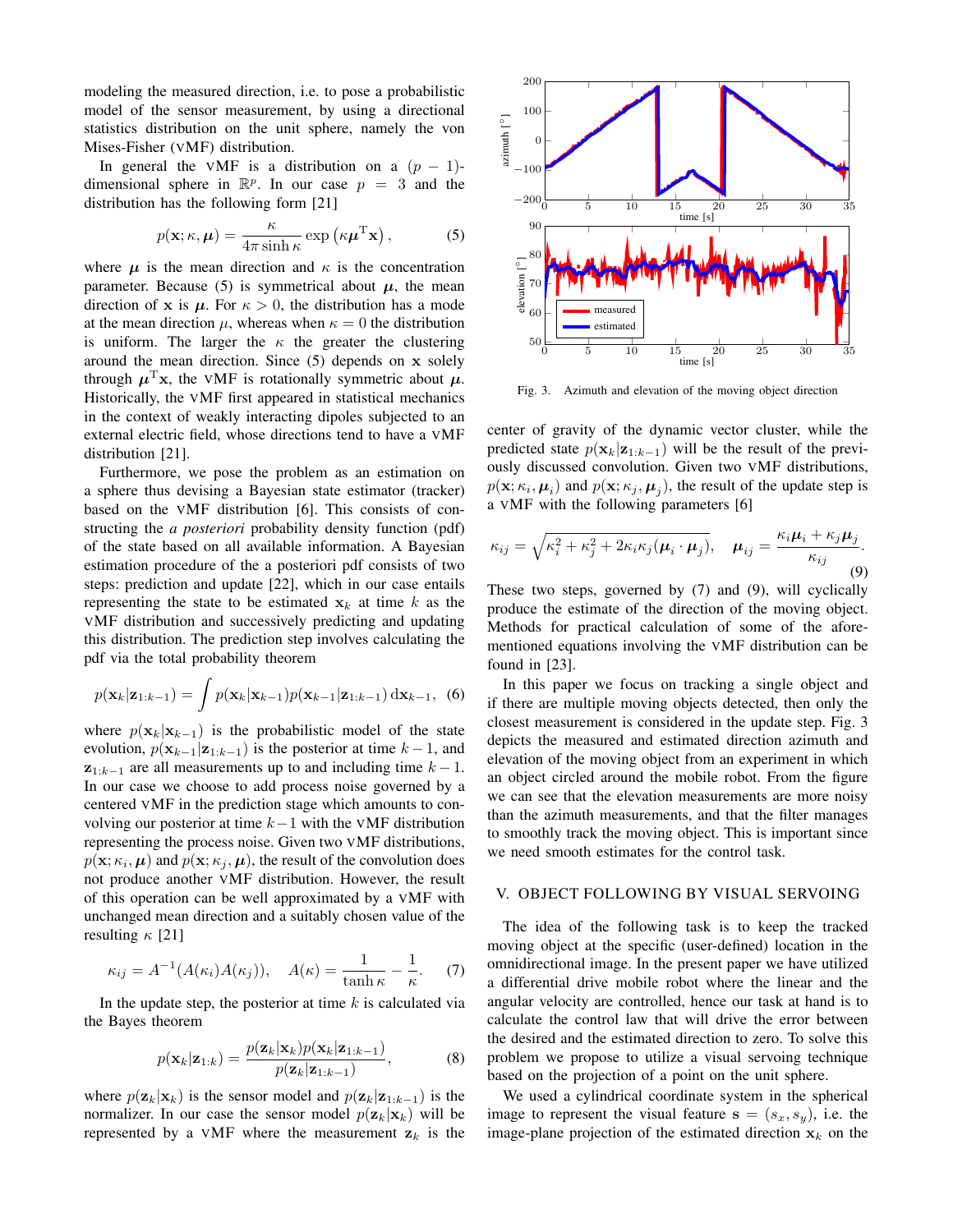

Fig. 4. Snapshots of an experiment. Upper left image is the earliest in time, while the lower right is the latest in time.

unit sphere

$$
\rho = \sqrt{s_x^2 + s_y^2}, \quad \theta = \arctan \frac{s_y}{s_x}.
$$
 (10)

For differential drive robots the convention is to set the robot's coordinate system such that the linear velocity  $v$  is in the positive direction of the  $x$  axis, while the angular velocity  $\omega$  is defined positive counter-clockwise with respect to the  $z$  axis. Let the spatial velocity of the camera be denoted by  $v = (v, \omega)$ . The relationship between s and v is given by  $\dot{s} = \mathbf{L}_s v$ , where the interaction matrix evaluates to [24]

$$
\mathbf{L}_s = \begin{bmatrix} \frac{-\cos\theta}{P_z} & 0\\ \frac{\sin\theta}{\rho P_z} & -1 \end{bmatrix},\tag{11}
$$

and  $P_z$  is the z coordinate of the moving object (not on the sphere but in the environment). Then, the calculation of the control law proceeds as follows [7]

$$
\begin{bmatrix} v \\ \omega \end{bmatrix} = -\lambda \hat{\mathbf{L}}_s^{-1} \begin{bmatrix} \rho - \rho^* \\ \theta - \theta^* \end{bmatrix}, \qquad (12)
$$

where  $\lambda$  is a positive gain,  $\rho^*$  and  $\theta^*$  are the desired values and  $\hat{\mathbf{L}}_s^{-1}$  is the inverse of the estimated interaction matrix the coordinate  $P_z$  is not known and in the present paper we set it to an arbitrary value. The gain  $\lambda$  is adaptively calculated according to the following law

$$
\lambda(e) = a \exp(-be) + c,\tag{13}
$$

where  $e$  is the error of the control task (calculated as the great circle distance between the estimated and the desired position),  $a = \lambda(0) - \lambda(\infty)$ ,  $b = \lambda'(0)/a$ ,  $c = \lambda(\infty)$  with  $\lambda(0) = 0.5, \lambda(\infty) = 0.05, \lambda'(0) = 0.5.$ 

In conclusion, the estimated direction  $x_k$  is projected onto the image plane and represented in cylindrical coordinates  $(\rho, \theta)$  and the control is then calculated via (12). Visual servoing control law in spherical coordinates [25], for our specific task with the differential drive robot, exhibits an additional singularity in the control law compared to the representation in cylindrical coordinates. Namely, in the

cylindrical coordinate system as in [24] the control law has a singularity in  $\rho = 0$ —estimated direction in the middle of the image (azimuth undefined, in our case practically unlikely) and  $\theta = \pm \pi/2$ —the values of the azimuth angle (possible in our case if the estimated direction gets too far away from the desired one; in that case we saturate the control signal to a reasonable maximal value). However, the control law in spherical coordinates [25] has additional singularity when the elevation of the estimated direction is equal to  $\pm \pi/2$ —the vector lies on the sphere's equator (fairly often in our case). This was the reasoning due to which we chose to work in the cylindrical coordinate system.

# VI. EXPERIMENTAL RESULTS

The experiments were carried out on a Pioneer 3DX differential drive mobile robot equipped with an omnidirectional camera composed out of a Point Grey Dragonfly2 camera and an Omnitech Robotics fish-eye lens. The task of the robot was to detect a moving object in the image, track it and use the visual servoing control law to follow the object

A snapshot of an experiment is shown in Fig. 4. Camera's coordinate system rotated for  $\pi/2$  from the robot's system is depicted by red, green and blue points (projections of the tips of the coordinate axes in the sphere). The violet point is the desired direction of the moving object, while the magenta point represents the estimated direction of the moving object. The green points surrounding the estimated direction are samples from the posterior VMF representing the current state of the object.

In Fig. 5, for three experiments, we have depicted linear and angular velocity commands together with the visual servoing task error, which is calculated as the great circle distance between the desired and the estimated direction of the object via (2). In the experiments the object moved so as to first distance itself from the desired position and then waited until the robot closed the distance by reducing the servoing task error to zero (see the accompanying video). This motion pattern was repeated several times during the experiments and the result can be clearly seen in the error depicted in Fig. 5. Concerning the control velocities we can see that the angular velocity follows closely the behavior of the error—when the error is greatest so is the velocity command, sometimes changing the sign of the command (when the robot would correct for the error the object would move away in the direction from which the robot came) and sometimes keeping the same sign (when the robot would correct the error coming from one direction the object would move away in the opposite). The linear velocity command is more noisy than its angular counterpart due to the fact that our visual servo control law corrects the error based on the projection of a single point. We have no information about the shape nor the height of the object which makes it difficult to guarantee that the robot would position itself relative to the object at a specific distance. However, in practice we have noticed that most often the tracked center of gravity would not deviate much thus making it possible to define a point in the image for which the robot would reasonably close the